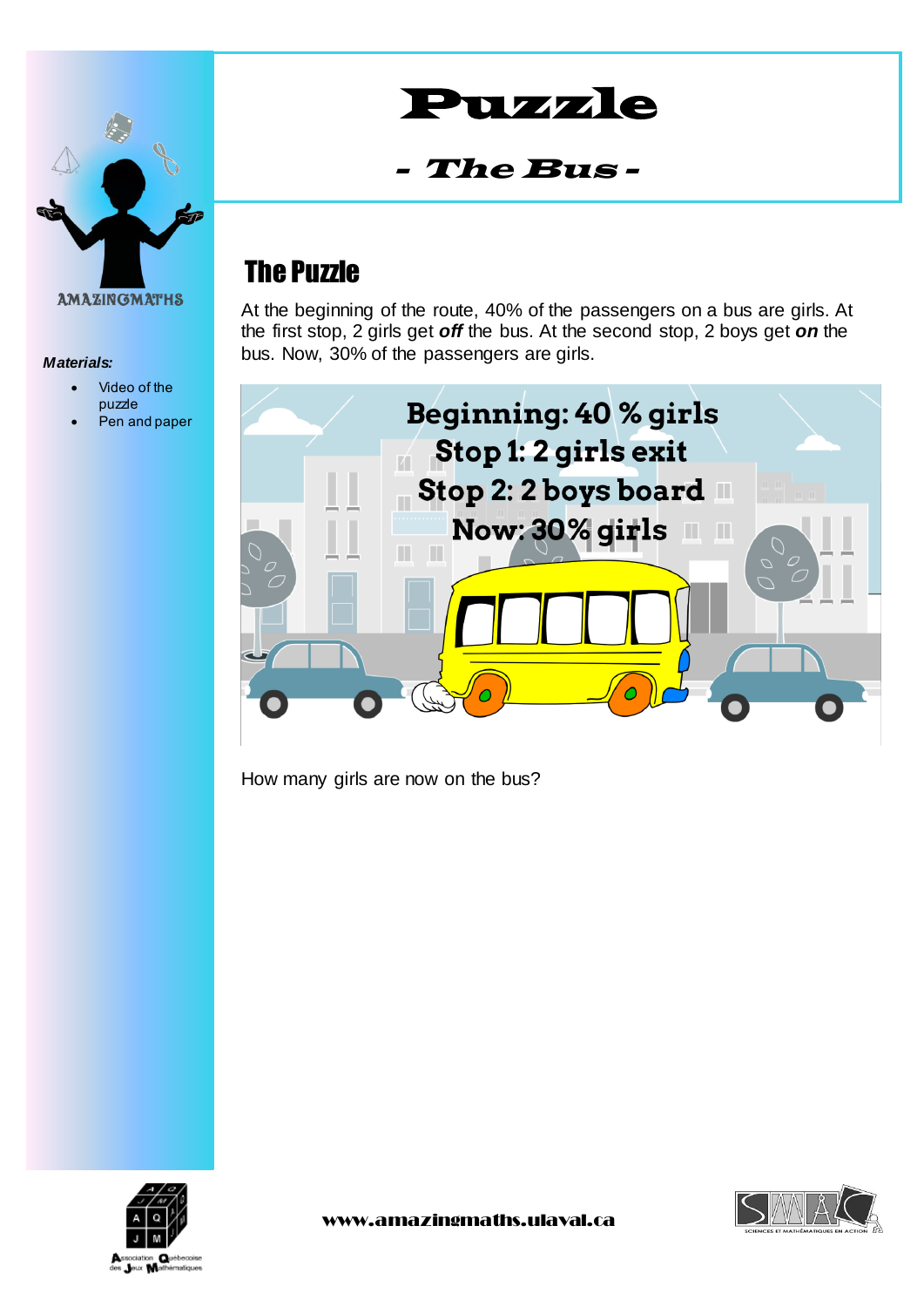

Puzzle Solution



### **The answer:**

There are now 6 girls on the bus.

### **First possible solution:**

After the 1<sup>st</sup> stop, once the two girls have gotten off the bus, the number of girls on the bus stays the same for the rest of the route. **The arrival of the two boys on the bus allows for the total number of passengers to return to its initial number.**

The number of girls on the bus was 40% of the total number of passengers. However, after the first stop, the number of girls in relation to the total number of passengers is now at 30%.

We can therefore conclude that a decrease of 2 girls on the bus equals to a decrease of 10% of girls in regards to the total number of passengers on the bus.

Let's suppose that

*n*: total number of passengers on the bus

*a*: number of girls on the bus after both stops

We can start by finding out the total number of passengers since we know that 10% of that number equals 2 girls.

$$
\frac{10}{100} = \frac{2}{n}
$$
  
\n
$$
\Rightarrow 10 \times n = 100 \times 2
$$
  
\n
$$
\Rightarrow n = \frac{200}{10}
$$
  
\n
$$
\Rightarrow n = 20
$$

Furthermore, since we know that the number of girls on the bus after both stops is now 30% of the total number of passengers, we can calculate that:

$$
a = \frac{30}{100} \times n = \frac{30}{100} \times 20 = 6
$$

So, there are now 6 girls on the bus.